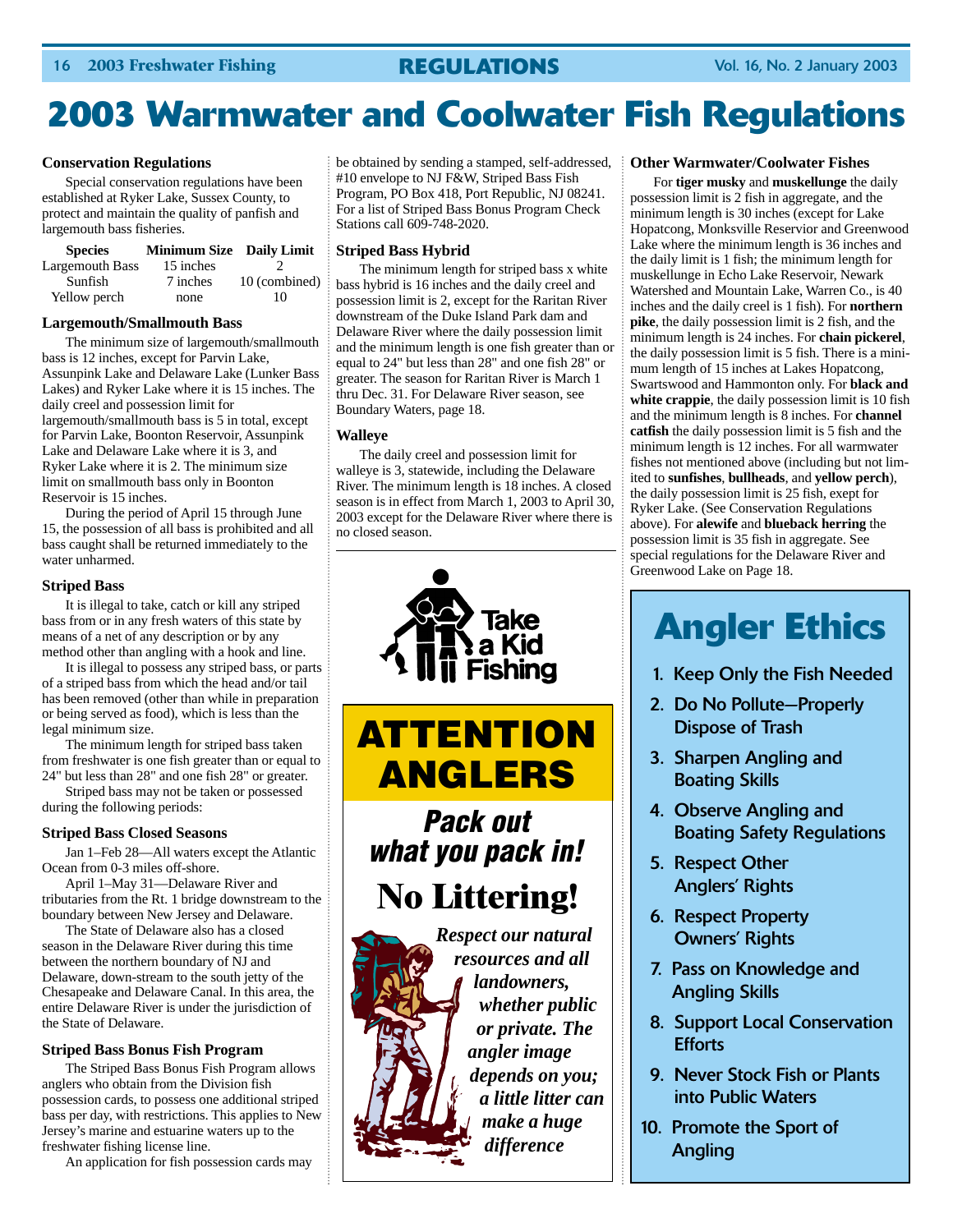## **2003 Warmwater and Coolwater Freshwater Fishing Regulations–cont.**

| <b>Largemouth &amp; Smallmouth Bass</b>                                                                                                                                                                                                                                                                                    |                                                                                 |                                              |                    |                            |
|----------------------------------------------------------------------------------------------------------------------------------------------------------------------------------------------------------------------------------------------------------------------------------------------------------------------------|---------------------------------------------------------------------------------|----------------------------------------------|--------------------|----------------------------|
| <b>SEASON</b>                                                                                                                                                                                                                                                                                                              | <b>LOCATION</b>                                                                 | <b>MINIMUM SIZE</b>                          | <b>DAILY LIMIT</b> |                            |
| Jan. 1 thru April 14                                                                                                                                                                                                                                                                                                       | <b>Statewide</b><br>(exceptions below)                                          | 12"                                          | 5 Combined         |                            |
| April 15 thru June 15<br>Catch & Release Only<br>(all waters)                                                                                                                                                                                                                                                              | <b>Lunker Bass Lakes</b><br>(Assunpink, Parvin,<br>Delaware Lakes)              | 15"                                          | 3 Combined         | <b>Largemouth Bass</b>     |
| June 16, 2003 thru<br>April 14, 2004                                                                                                                                                                                                                                                                                       | <b>Conservation Regulations</b><br>(Ryker Lake)                                 | 15"                                          | 2 Combined         |                            |
|                                                                                                                                                                                                                                                                                                                            | <b>Boonton Res.</b>                                                             | 15" (Smallmouth)<br>12" (Largemouth)         | 3 Combined         |                            |
|                                                                                                                                                                                                                                                                                                                            | Northern Pike, Tiger Musky, Muskellunge                                         |                                              |                    | <b>Smallmouth Bass</b>     |
|                                                                                                                                                                                                                                                                                                                            | <b>Statewide</b>                                                                | 24" Northern pike                            | $\overline{2}$     |                            |
|                                                                                                                                                                                                                                                                                                                            | (exceptions below)                                                              | 30" Tiger Musky &<br>Muskellunge             | 2 Combined         |                            |
| Open Year Round                                                                                                                                                                                                                                                                                                            | <b>Trophy Musky</b><br>(Mountain & Echo Lake Res.)                              | 40" Tiger Musky &<br>Muskellunge             |                    | <b>Northern Pike</b>       |
|                                                                                                                                                                                                                                                                                                                            | <b>Conservation Regulation</b><br>(Lk. Hopatcong, Monksville Res.)              | 36" Tiger Musky &<br>Muskellunge             | 1 Combined         |                            |
| <b>Chain Pickerel</b>                                                                                                                                                                                                                                                                                                      |                                                                                 |                                              |                    |                            |
| Open Year Round                                                                                                                                                                                                                                                                                                            | <b>Statewide</b><br>(exceptions below)                                          | No minimum size                              |                    |                            |
|                                                                                                                                                                                                                                                                                                                            | <b>Special Regulation</b><br>(Lk. Hopatcong, Swartswood<br>Lake, Hammonton Lk.) | 15"                                          | 5                  | <b>Muskellunge</b>         |
| <b>Walleye</b>                                                                                                                                                                                                                                                                                                             |                                                                                 |                                              |                    |                            |
| Jan. 1 thru Feb 28                                                                                                                                                                                                                                                                                                         |                                                                                 |                                              |                    |                            |
| March 1 thru April 30<br>Catch & Release Only                                                                                                                                                                                                                                                                              | <b>Statewide</b>                                                                | 18"                                          | 3                  | <b>Chain Pickerel</b>      |
| May 1 thru Feb. 28, 2003                                                                                                                                                                                                                                                                                                   |                                                                                 |                                              |                    |                            |
| <b>Striped Bass (freshwater only)</b>                                                                                                                                                                                                                                                                                      |                                                                                 |                                              |                    |                            |
| March 1 thru Dec 31                                                                                                                                                                                                                                                                                                        | <b>Statewide</b><br>(exceptions: Delaware River,                                | Greater or equal to 24"<br>but less than 28" | $\mathbf{1}$       |                            |
|                                                                                                                                                                                                                                                                                                                            | See Boundary Waters, p. 18)                                                     | 28" or greater                               | $\mathbf{1}$       | <b>Walleye</b>             |
| <b>Hybrid Striped Bass</b>                                                                                                                                                                                                                                                                                                 |                                                                                 |                                              |                    |                            |
| Open Year Round                                                                                                                                                                                                                                                                                                            | <b>Statewide</b><br>(exceptions below)                                          | 16"                                          | 2                  |                            |
| March 1 thru Dec 31                                                                                                                                                                                                                                                                                                        | Raritan River downstream<br>of Duke Island Park dam                             | Greater or equal to 24"<br>but less than 28" | $\mathbf{1}$       |                            |
|                                                                                                                                                                                                                                                                                                                            | (for Delaware River, see p. 18)                                                 | 28" or greater                               | $\mathbf{1}$       |                            |
| <b>Shad (American &amp; Hickory)</b>                                                                                                                                                                                                                                                                                       |                                                                                 |                                              |                    | <b>Hybrid Striped Bass</b> |
| Open Year Round                                                                                                                                                                                                                                                                                                            | <b>Statewide</b>                                                                | No minimum size                              | 6                  |                            |
| <b>Channel Catfish</b>                                                                                                                                                                                                                                                                                                     |                                                                                 |                                              |                    |                            |
| Open Year Round                                                                                                                                                                                                                                                                                                            | <b>Statewide</b>                                                                | 12"                                          | 5                  |                            |
| <b>Crappie (Black &amp; White)</b>                                                                                                                                                                                                                                                                                         |                                                                                 |                                              |                    |                            |
| Open Year Round                                                                                                                                                                                                                                                                                                            | <b>Statewide</b>                                                                | 8"                                           | 10 Combined        | American Shad              |
| <b>Other Fish Species</b><br>(rock bass, white bass, white perch, yellow perch, sunfish, bullheads, white catfish,<br>suckers, carp, bowfin, redfin pickerel)                                                                                                                                                              |                                                                                 |                                              |                    |                            |
| Open Year Round                                                                                                                                                                                                                                                                                                            | <b>Statewide</b><br>(exceptions below)                                          | No minimum size                              | 25 Combined        |                            |
|                                                                                                                                                                                                                                                                                                                            | <b>Conservation Requlation</b><br>Ryker Lake                                    | Sunfish 7"<br>Yellow Perch no min. size      | 10 Combined<br>10  | <b>Channel Catfish</b>     |
| <b>Freshwater Baitfish</b>                                                                                                                                                                                                                                                                                                 | (See page 8 for complete description of gear types and restrictions)            |                                              |                    |                            |
| Open Year Round (except trout<br>stocked waters, see page 10)                                                                                                                                                                                                                                                              | <b>Statewide</b>                                                                | No Minimum<br>except 6" for Am. eel          | 35 Combined        |                            |
| Baitfish Species: alewife (anadromous and land-locked forms), blueback herring, golden shiner, banded killifish, mummichog, spotfin<br>killifish, rainwater killifish, American brook lamprey, fathead minnow, bluntnose minnow, stonecat, tadpole madtom, margined mad-<br>tom all shiners daces minnows and American eel |                                                                                 |                                              |                    | Crappie                    |

tom, all shiners, daces, minnows and American eel.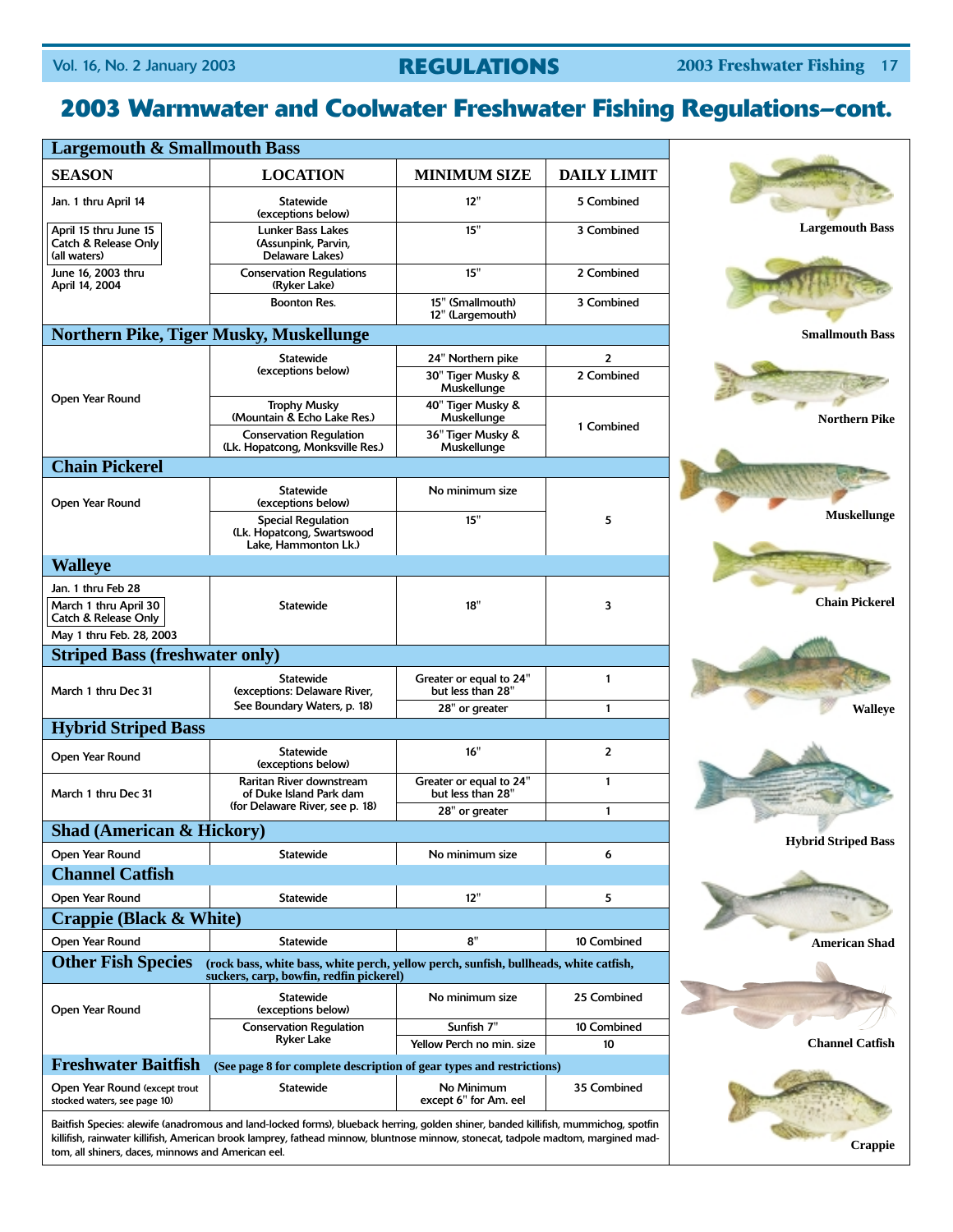## **2003 Freshwater Fishing Boundary Waters Season and Creel Limits**

This is not the full law. Consult the Division of Fish and Wildlife for further details. All persons are reminded that the statutes, code and regulations are the legal authorities. †Red text in regulations indicates a potential change for this year. See below.

### **LAW ENFORCEMENT OFFICES**

#### **Delaware River between New Jersey and Pennsylvania**

Angling may be done with no more than 2 rods, each with 1 line, or 2 handlines, or 1 of each. Not more than 3 single hooks or 3 burrs of 3 hooks each may be used per line. New Jersey or Pennsylvania fishing licenses are recognized from shoreline to shoreline. Anglers may launch a boat from either shore, and on return may have in possession any fish which may be legally taken according to the regulations of the state where

the landing is made. Pennsylvania residents fishing from the New Jersey shore may have either a NJ nonresident license or a PA resident license. There is a 6 fish daily creel limit on American shad. Pennsylvania also enforces a 6 inch minimum and an 8 inch maximum on American eel.

Hook and line fishermen are hereby restricted to the use of non-offset circle hooks while fishing with any natural bait during the months of April and May downstream of the Route 1 bridge to the Commodore Barry Bridge. This restriction shall apply only to hooks of size 2 and larger and shall not apply to hooks of smaller sizes (such as those normally used for white perch fishing).

Spears (not mechanically propelled) and bow and arrows may be used to take shad, eels, carp, suckers, herring and bullheads by properly licensed anglers except within 825 ft. of an eel weir.

| <b>SPECIES</b>                                                              | <b>OPEN SEASONS</b><br>(BOTH DATES INCL.)             | <b>MINIMUM LENGTH</b>                             | <b>DAILY BAG LIMIT</b><br>(POSSESSION LIMIT-<br><b>1 DAY'S CATCH)</b> |
|-----------------------------------------------------------------------------|-------------------------------------------------------|---------------------------------------------------|-----------------------------------------------------------------------|
| Trout                                                                       | April 13-Sept. 30                                     | no minimum                                        | 5                                                                     |
| <b>Walleye</b>                                                              | no closed season                                      | 18"                                               | 3                                                                     |
| Chain pickerel                                                              | no closed season                                      | 12"                                               | 5                                                                     |
| Muskellunge & hybrids                                                       | no closed season                                      | 30"                                               | $\overline{2}$                                                        |
| N. Pike                                                                     | no closed season                                      | 24"                                               | $\overline{\phantom{a}}$                                              |
| Largemouth &<br>smallmouth bass                                             | no closed season                                      | 12"                                               | 5 in aggregate                                                        |
| Striped bass & hybrids upstream<br>of Rt. 1 Bridge;                         | March 1-Dec. 31                                       | Greater than or equal to 24"<br>but less than 28" |                                                                       |
| Striped bass & hybrids<br>Downstream of Rt. 1 Bridge                        | March 1-31 &<br>June 1-Dec. 31                        | <b>AND</b><br>28" or greater                      | <b>AND</b>                                                            |
| Short-nose sturgeon<br>Atlantic sturgeon                                    | illegal to take-endangered species<br>illegal to take |                                                   |                                                                       |
| <b>T Alewife and Blueback Herring</b><br>(Anadromous and land-locked forms) | no closed season                                      | no minimum                                        | 35                                                                    |
| American shad, Hickory shad                                                 | no closed season                                      | no minimum                                        | 6 in aggregate                                                        |
| <b>Hickory shad</b>                                                         | closed season                                         |                                                   | <b>None</b>                                                           |
| All other freshwater species                                                | no closed season                                      | no minimum                                        |                                                                       |
| Baitfish*                                                                   | no closed season                                      | no minimum                                        | 50                                                                    |

\*Baitfish including alewife and blueback herring may be taken and possessed for personal use only but not to exceed 50 per day. † Baitfish may be taken and possessed for personal use only and are not to be bartered or sold. The possession limit is 50 per day. In the Delaware River between New Jersey and Pennsylvania, alewife and blueback herring (anadromous and land-locked forms) are regulated as food fish with a one-day possession limit of 35 in aggregate. † Proposed regulations in red may change during the year. Consult our website at www.njfishandwildlife.com, watch for news releases or call our southern fisheries office at 856-629-4950. It is unlawful to use a net of any kind between the hours of 2 p.m. Saturday through Sunday. Eel weirs for catching carp, catfish, eels and suckers may be operated under permit from the Division of Fish and Wildlife at any time of the year and any time of day.

#### **Greenwood Lake**

New York and New Jersey licenses are legal anywhere on the lake from a boat only. Fishing is permitted 24 hours a day. Bow and arrow fishing for all carp, suckers, herring, catfish and eels is permitted. Ice fishermen may not use more than 5 tip-ups and 2 hand held devices. All ice fishing devices that are not hand held must be plainly marked with the name and address of the angler.

| <b>SPECIES</b>                   | <b>OPEN SEASONS</b><br><b>(BOTH DATES)</b><br><b>INCLUDED</b> | <b>MINIMUM LENGTH</b><br><b>(BOTH DATES)</b><br><b>INCLUDED</b> | <b>DAILY BAG LIMIT</b><br>(POSSESSION LIMIT-<br>1 DAY'S CATCH) |
|----------------------------------|---------------------------------------------------------------|-----------------------------------------------------------------|----------------------------------------------------------------|
| Trout                            | no closed season                                              | none                                                            |                                                                |
| Largemouth & smallmouth bass     | Jan. 1-April 14, 2003 and<br>June 16 to April 14, 2004        | 12"                                                             | 5 in aggregate                                                 |
|                                  | April 15-June 15, 2003                                        | catch & release only                                            | catch & release only                                           |
| Chain pickerel                   | no closed season                                              | 15"                                                             |                                                                |
| Muskellunge & hybrids            | no closed season                                              | 36"                                                             |                                                                |
| Walleye                          | Jan. 1-Feb. 28, 2003 &<br>May 1-Feb. 29, 2004                 | 18"                                                             | 3                                                              |
| <b>Channel Catfish</b>           | no closed season                                              | 12"                                                             | 5                                                              |
| <b>Black &amp; White Crappie</b> | no closed season                                              | 8"                                                              | 10 in aggregate                                                |
| All other species                | no closed season                                              | none                                                            | none                                                           |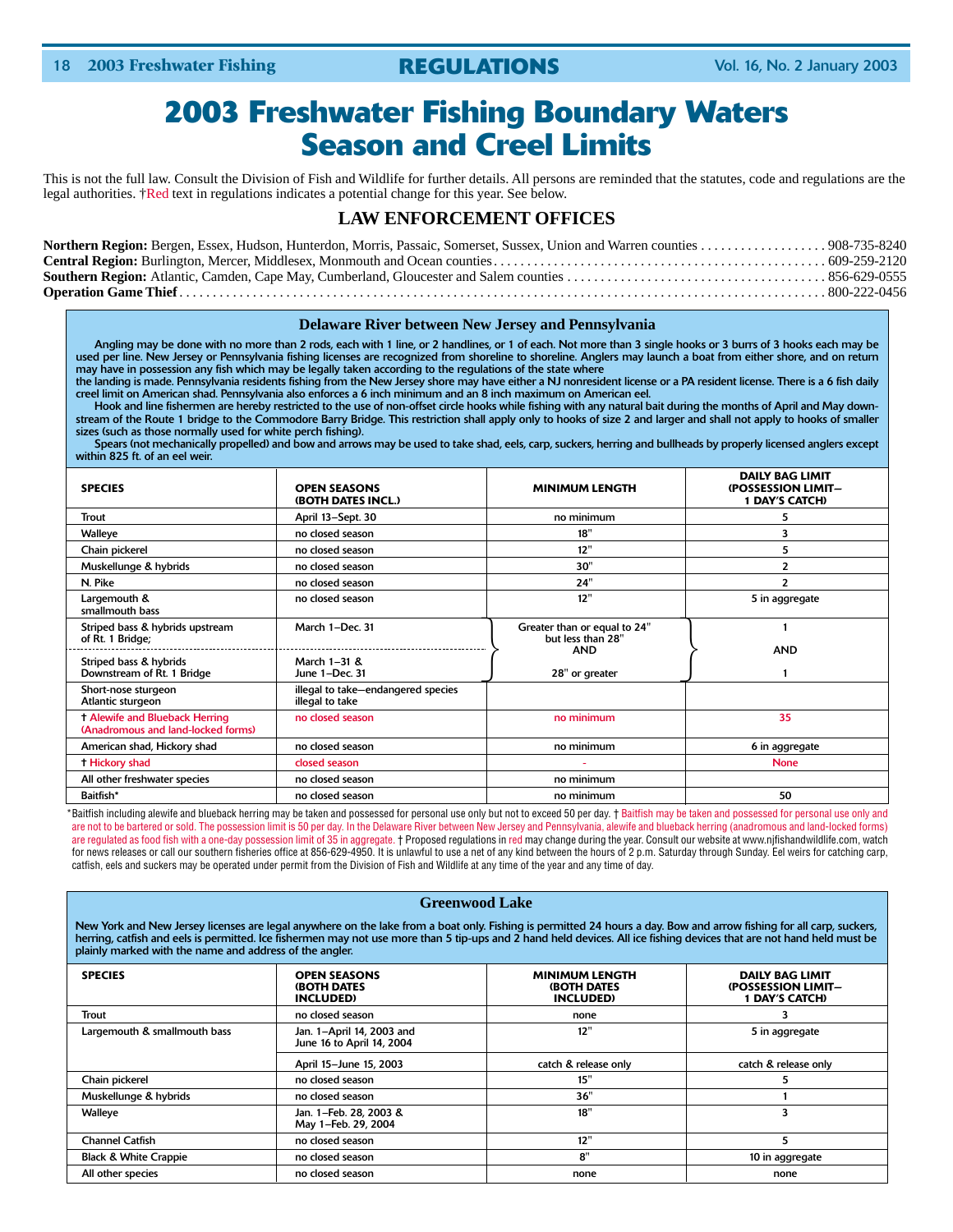## **Exceptions to Statewide General Fishing Regulations**

Exceptions to the statewide general fishing regulations occur throughout the state. The exceptions listed below may apply to all or part of the waterbody specified. Consult elsewhere in this Digest for individual descripti dates do not generally appear on this list (See pages  $9 \& 10$ ). These waters are listed elsewhere in the Digest and are closed to all fishing during the three week period prior to the opening day of trout season in April (unless otherwise noted as an exception below).

#### **KEY TO EXCEPTIONS**

CML Conservation Musky Lake OYR Open Year Round for fishing BW Boundary Water (trout caught during the 3 weeks prior to opening day in April must be released) CPL Chain Pickerel Lake SBL Smallmouth Bass Lake CR Conservation Regulation STCA Seasonal Trout Conservation Area FFA Fly Fishing Areas (trout) TML Trophy Musky Lake<br>
HSB Hybrid Striped Bass TSWC Trout Stocked Water Trout Stocked Water having Closed In-season Stocking Dates Trophy Trout Lake HTL Holdover Trout Lake TTL LBL Lunker Bass Lake WTS Wild Trout Stream YTCA Year Round Trout Conservation Area

#### **List of Exceptions**

**Atlantic County** Hammonton Lake–CPL

**Bergen County** Bear Swamp Brook—WTS Ramapo R.—TSWC

**Burlington County** Delaware River—BW

**Camden County** Delaware River—BW

#### **Cumberland County**

Delaware River—BW Parvin Lake—LBL

**Gloucester County** Delaware River—BW

#### **Hunterdon County**

Black Brook (Clinton WMA)—WTS Cold Brook (Oldwick)—WTS Delaware River—BW Hickory Run (Califon)—WTS Little York Brook—WTS Musconetcong River—TSWC, STCA Raritan River, S/Br—TSWC, YTCA Rockaway Creek, N/Br—WTS Rocky Run (Clinton Twp)—WTS Round Valley Reservoir—TTL Spruce Run Reservoir—OY Willoughby Brook (Clinton Twp)—WTS

**Mercer County**

Delaware River—BW

#### **Middlesex County**

Farrington L.—OYR Raritan River—HSB

#### **Monmouth County**

Lake Assunpink—LBL Manasquan Reservoir—OYR Manasquan River—TSWC Metedeconk River, N/Br—TSWC

#### **Morris County**

Black River—TSWC Boonton Reservoir—SBL Burnett Brook (Ralston)—WTS Flanders Brook—WTS India Brook (Mendham)—WTS Indian Grove Brook (Bernardsville)—WTS Lake Hopatcong—OYR, CPL, CML Ledgewood Brook—WTS Lomerson Brook (Pottersville)—WTS Musconetcong River—TSWC Passaic River—WTS Pequannock River—STCA, WTS Rhineharts Brook (Hacklebarney S.P.)—WTS Raritan River, N/Br—TSWC, YTCA Raritan River, S/Br—TSWC, YTCA Rockaway River—TSWC Stephensburg Creek—WTS Stony Brook (Wash. Twp.)—WTS Trout Brook (Hacklebarney S.P.)—WTS Turkey Brook (Mt. Olive)—WTS

#### **Ocean County**

Lake Shenandoah—OYR Manasquan River—TSWC Metedeconk River, N/Br & S/Br—TSWC Prospertown Lake—OYR Toms River—TSWC, YTCA

#### **Passaic County**

Clinton Reservoir—HTL Echo Lake Res—TML Greenwood Lake—BW, CML Monksville Reservoir—HTL, CML Pequannock River—STCA, WTS Pompton Lake—OYR Shepherd Lake—HTL Wanaque River—TSWC West Brook—WTS

#### **Salem County**

Delaware River—BW

#### **Somerset County**

Indian Grove Brook (Bernardsville)—WTS Lomerson Brook (Pottersville)—WTS Passaic River—WTS Raritan River—HSB Raritan River, N/Br & S/Br—TSWC

#### **Sussex County**

Big Flatbrook—TSWC, FFA Delaware River—BW Lake Aeroflex—HTL Lake Hopatcong—OYR, CPL, CML Lake Wawayanda—HTL Mill Brook (Montague)—WTS Musconetcong River—TSWC Parker Brook (Stokes S.F.)—WTS Paulinskill River—TSWC Paulinskill, E/Br—TSWC, YTCA Pequest River—TSWC Ryker Lake—CR Stony Brook (Stokes S.F.)—WTS Swartswood Lake—HTL, CPL Van Campens Brook—WTS Wallkill River—TSWC

#### **Warren County**

Bear Creek—WTS Dark Moon Brook (Johnsonburg)—WTS Delaware Lake—LBL Delaware River—BW Dunnfield Creek (Del. Water Gap)—WTS Hances Brook (Penwell)—WTS Merrill Creek—WTS Merrill Creek Reservoir—TTL Mountain Lake—TML Musconetcong River—TSWC, STCA Paulinskill River—TSWC Pequest River—TSWC, STCA Pohatcong Creek—TSWC Van Campens Brook—WTS White Lake—HTL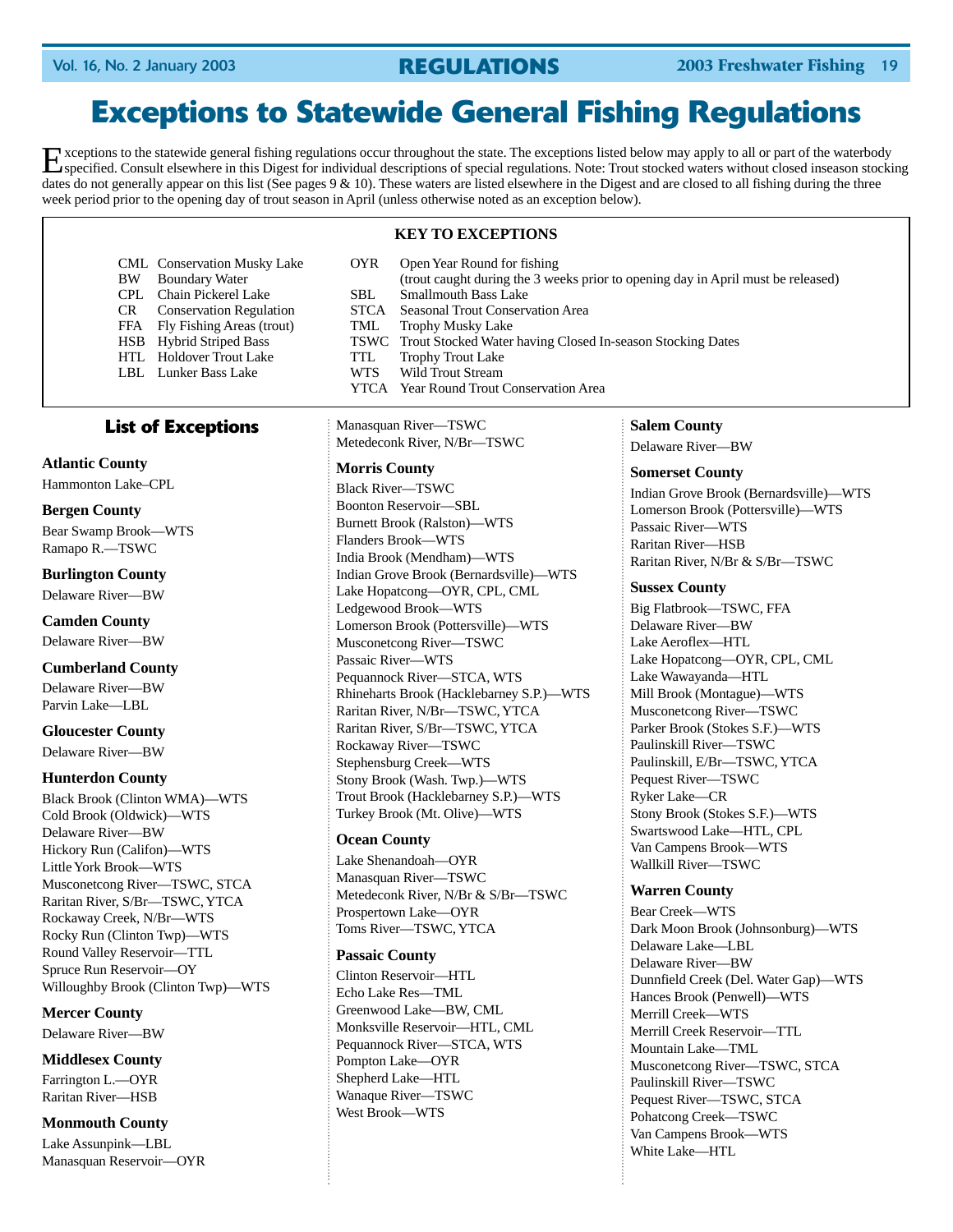## **Freshwaters where a license is required to fish with handline, rod and line or bow and arrow**

**Listed by county and alphabetically by name of water. A license is required upstream of each location.**

#### **ATLANTIC COUNTY**

Absecon Creek–Dam at Lower Atlantic City Reservoir Great Egg Harbor River–Power lines at confluence of Gravelly Run Middle River–None–all saline water Mullica River–Line between Seventh Ave., Sweetwater, and ramp at Crowleys Landing Nacote Creek–Port Republic Dam Patcong Creek–Bargaintown Lake Dam South River–Power lines immediately below Route 50 Tuckahoe River–First northerly tributary downstream of

Rt. 49 Bridge (McNeals Branch)

#### **BERGEN COUNTY**

Hackensack River–Cedar Lane Bridge between Hackensack and Teaneck Hudson River–None–all saline water Passaic River–Required whole length

#### **BURLINGTON COUNTY**

Assiscunk Creek–Required whole length Bass River State–Fir Bridge on Stage Road in Bass River State Forest Batsto River–Required whole length Blacks Creek–Required whole length Crosswicks Creek–Required whole length Delaware River–Required whole length Mullica River–Line between Seventh Ave., Sweetwater, and ramp at Crowleys Landing Pennsauken Creek–Required whole length Pompeston Creek–Required whole length Rancocas Creek–Required whole length Swedes Run–Required whole length

Wading River–Charcoal Landing, Chips Folly Campground

### **CAMDEN COUNTY**

License Required on Delaware River and all other waters

#### **CAPE MAY COUNTY**

Bidwells Creek–None–all saline water Cedar Swamp Creek–None–all saline water Dennis Creek–None–all saline water East Creek–100 ft. below East Creek Lake Dam, Eldora Tuckahoe River–First northerly tributary downstream of lower Rt. 49 Bridge (McNeals Br.) West Creek–100 feet below West Creek Lake dam (Pickle Factory Pond)

#### **CUMBERLAND COUNTY**

Andrews Creek–None–all saline water Back Creek–None–all saline water Cedar Creek–100 ft. downstream of Cedar Lake dam Cohansey River–Rt. 49 Bridge at Bridgeton Dividing Creek–Route 555 bridge Fishing Creek–None–all saline water Fortescue Cr./Branch of Oranoken Cr.–None–all saline water Manumuskin Creek–Required whole length Maurice River–Mouth of Manumuskin Creek near Port Elizabeth Menantico Creek–Required whole length Mill Creek–Tributary of Cohansey–Route 553 bridge, Fairton Muskee Creek–S. side of bridge on Weathersby Road

Nantuxent Creek (Pages Run)–Route 553 north of Frames Corner

Oranoken Creek–Whitecar Mill, North of Beaver Dam Oyster Creek–None–all saline water

#### Riggins Ditch–Route 47

Sow and Pigs Branch Nantuxent–None–all saline water Stow Creek–Buckhorn Rd. Bridge, Jericho Straight Creek–None–all saline water West Creek–100 ft. below West Creek Lake dam (Pickle Factory Pond)

#### **ESSEX COUNTY**

Passaic River–Erie Railroad Bridge between Newark (at Verona Ave.) and Kearny Peddie Ditch–None–all saline water

#### **GLOUCESTER COUNTY**

Big Timber Creek–Required whole length Delaware River–Commodore Barry Bridge at Bridgeport Mantua Creek–Required whole length Oldmans Creek–Route I-295 bridge Raccoon Creek–Required whole length Woodbury Creek–Required whole length

#### **HUDSON COUNTY**

Hackensack River–None–all saline water Hudson River–None–all saline water Passaic River–Railroad bridge between Newark (at Verona Ave.) and Kearny

#### **HUNTERDON COUNTY**

License Required on Delaware River and all other waters

#### **MERCER COUNTY**

License Required on Delaware River and all other waters

#### **MIDDLESEX COUNTY**

Cheesequake Creek–Dam at Cheesequake Lake, Cheesequake State Park Lawrence Brook–N.J. Turnpike bridge, East Brunswick

Raritan River–Landing Lane bridge, New Brunswick South River–Route 527 bridge (New Brunswick Old Bridge Tpk.) Woodbridge River–N.J. Turnpike bridge

#### **MONMOUTH COUNTY**

Black Creek–Spillway at Ocean Rd. Branchport Creek–Mouth of Turtle Mill Brook Deal Lake–Top of dam Hockhockson (Pine) Brook–Garden State Parkway Northbound Bridge Little Silver Creek–Little Silver Creek Brook Manasquan River–Bennetts bridge, Manasquan Wildlife Management Area Matawan Creek–Lefferts Lake dam Oceanport Creek–Mouth of Husky Brook Parkers Creek–Mouth of Parkers Creek Brook Shark River–Remsen Mills Road

Swimming River–Swimming River Road bridge Wreck Pond Creek–Rt. 71 bridge

#### **MORRIS COUNTY**

License Required on all waters

#### **OCEAN COUNTY**

Beaver Dam Creek–Route 88 Cedar Creek–Route 9 Cedar Run–Route 9 Dinner Point Creek–None–all saline water Double Creek–None–all saline water Forked River–All branches Route 9

Gunning River–None–all saline water Jakes Branch–Above Atlantic City Blvd. Jeffreys Creek–Ocean Gate Road to Ocean Gate Kettle Creek–Route 549 Lake of the Lilies–Entire lake Long Swamp Creek–Washington Street Bridge, Toms River Manahawkin Creek–Dams for Manahawkin W.M.A. impoundments bayside Metedeconk River–Rt. 70 Bridge, Laurelton Mill Creek–Mouth of Creek at lagoons in Beach Haven West Mill Creek–Pine Beach–Ocean Gate Road Oyster Creek–Route 9 Parkers Run–None–all saline water Potters Creek–None–all saline water Stouts Creek–None–all saline water Stouts Creek S. Br.–Bayside East Parkway Toms River–Garden State Parkway, Northbound Bridge Tuckerton Creek–Dam at Route 9 Waretown Creek–Route 9 West Creek–Route 9

#### **PASSAIC COUNTY**

License Required on All Waters

#### **SALEM COUNTY**

Alloway Creek–Route 540 bridge at Alloway Black Ditch–None–all saline water Delaware River–None–all saline water Fishing Creek–None–all saline water Hope Creek–None–all saline water Mad Horse Creek–None–all saline water Mill Creek–None–all saline water Oldmans Creek–Route I–295 Southbound Bridge Salem River–Dupont Dam near Cedar Crest Manor Salem Canal–Dam at Deepwater Stow Creek–Buckhorn Rd. Bridge, Jericho Straight Ditch–None–all saline water

#### **SOMERSET COUNTY**

License Required on all waters

#### **SUSSEX COUNTY**

Licensed Required on Delaware River and all other waters

#### **UNION COUNTY**

Elizabeth River–West Grand St., Elizabeth Great Ditch–None–all saline water Morses Creek–Old Morses Mill Rd. Oyster Creek–None–all saline water Peddie Ditch–None–all saline water Piles Creek–None–all saline water Rahway River–Lawrence St. (Rt. 514), Rahway

#### **WARREN COUNTY**

License Required on Delaware River and all other waters

### **IMPORTANT FOOTNOTES:**

- 1. Absence of a river, creek, brook or other waterway from this list does not make it exempt from requiring a license to fish the **freshwaters**
- 2. Names of waters conform to those given on the United States Geological Survey 7.5 Minute Topographic Series Maps.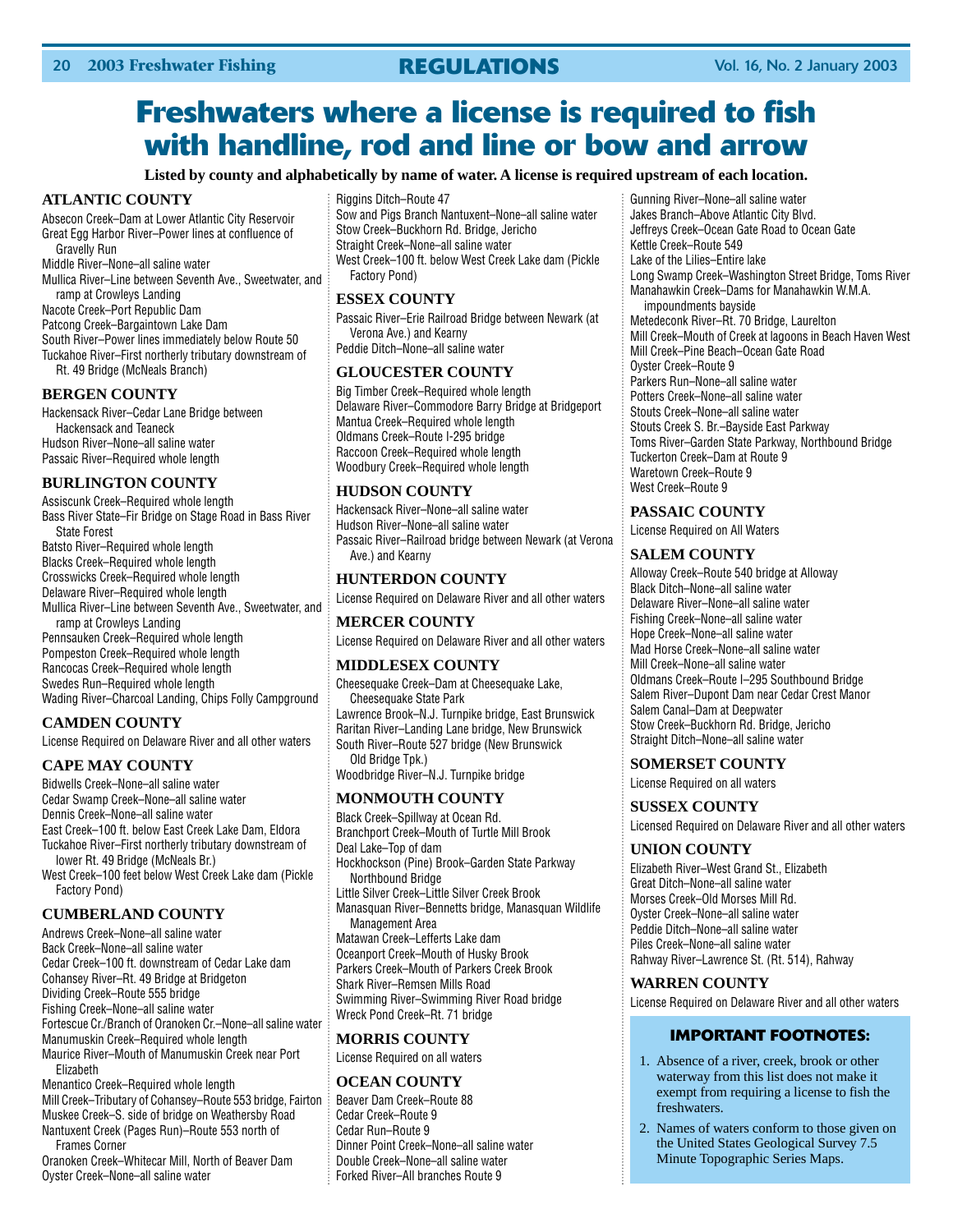## **Wildlife Management Area Regulations**

Regulations for use of these areas are established by the Division of Fish and Wildlife with penalties of not less than \$50 nor more than \$200.

Information on these regulations and permit applications may be obtained by writing to the Division of Fish and Wildlife, PO Box 400, Trenton, NJ 08625-0400.

The Division may revoke any permit or other authorization issued for violation or due cause.

The following are prohibited: camping, swimming, picnicking, dumping, cutting or damaging vegetation, alcoholic beverages and fires.

#### **Restricted Hours**

Wildlife Management Areas are closed from 9 p.m. until 5 a.m. unless engaged in lawful hunting, fishing or trapping activities.

Special permission may be granted for division approved activities.

#### **Motor Vehicles**

No person shall operate an unregistered vehicle on roads under the control of the Division of Fish and Wildlife. All motor vehicles are restricted to established public roads and parking areas.

The use of dog sleds and dog carts, off-road vehicles, ATVs, trailbikes or snowmobiles is prohibited on all Wildlife Management Areas unless authorized by the Division.

#### **Target Practice**

Only bow and arrow, shotgun, muzzleloading shotgun, muzzleloading rifle and .22 caliber rimfire rifle shooting is allowed in designated hunter training ranges according to posted regulations at the training area. Other target practice is allowed only with permission from the Division of Fish and Wildlife.

#### **Field Trials**

Permits for use of Wildlife Management

Areas for running of field trials may be granted by the Division.

#### **Dog Training and Exercising**

Dogs may only be trained between Sept. 1 and Apr. 30. Some areas with designated dog training areas allow dog training all year. All dogs must be licensed according to state law.

#### **Outboard Motors**

Only electric motors are allowed on freshwater areas with the exception of Union Lake where outboard motors not exceeding 10 hp. may be used. On Prospertown Lake, only manually operated boats and canoes are allowed.

#### **Horseback Riding**

This is allowed only on designated WMAs with written permission from the Division of Fish and Wildlife. For horseback riding permit information, call 609-259-2132.

#### **Fishing Tournament**

Any club or organization that would like to use Division Wildlife Management Areas for fishing tournaments must secure a permit from the Division. An application must be submitted along with a \$17.00 fee to obtain a use permit. Applications will be accepted in January at the Division's Southern Region office at 856-629-4950.

#### **Boat Ramp Maintenance Permit**

Any vehicle used to transport or launch a vessel or water conveyance on the following WMAs must have affixed to the lower corner of the driver's side rear window a Boat Ramp Maintenance Permit or applicant's copy from a valid hunting, fishing or trapping license. Boat Ramp Maintenance Permits may be purchased for a fee of \$15.00 from Division offices at the Pequest Trout Hatchery and Natural Resource Education Center, Northern, Central and Sourthern Region, Nacote

Creek, Bivalve, Tuckahoe, Lebanon and Trenton offices. Boat Ramp Maintenance Permits may also be purchased through the mail from N.J. Division of Fish and Wildlife, PO Box 400, Trenton, N.J. 08625, Att: Boat Ramp Permit.

- 1. Round Valley Reservoir, Angler Access
- 2. Kingwood Access, Delaware River
- 3. Assunpink WMA, Assunpink Lake
- 4. Assunpink WMA, Stone Tavern Lake
- 5. Assunpink WMA, Rising Sun Lake
- 6. Dennis Creek WMA, Dennis Creek
- 7. Tuckahoe WMA, Tuckahoe River
- 8. Mad Horse Creek WMA, Mad Horse Creek
- 9. Union Lake WMA, Union Lake
- 10. Menantico Ponds WMA, Menantico Ponds
- 11. Prospertown Lake WMA, Prospertown Lake

Maps and information on hunting land is also available from the following sources:

#### **USGS Topographic Maps**

Maps for all land in New Jersey, \$5.00 per sheet. NJ Dept. of Environmental Protection Maps and Publications Bureau of Revenue PO Box 417, Trenton NJ 08625-0417 609-777-1038

#### **State Parks and Forests Maps**

Maps and information on lands administered by the Division of Parks and Forestry. Please specify park or forest when writing. Free. NJ Dept. of Environmental Protection Division of Parks and Forestry PO Box 404, Trenton NJ 08625-0404 800-843-6420

**Wildlife Management Area Maps** Maps and information on lands administered by the Division of Fish and Wildlife Photocopies of individual WMA maps on USGS base available free. Specify which WMA. NJ Div. Fish and Wildlife WMA Map Request P.O. Box 400, Trenton NJ 08625 609-984-0547

**A statewide open space map** is available for \$4 (includes first class postage). NJ Div. Fish and Wildlife "Wild Places & Open Spaces" map P.O. Box 400, Trenton NJ 08625

## **Water Supply Reservoirs Open to Fishing By Permit Only**

| Waterbody                                                                                         | County           | <b>Type of Fishing</b> | Fee            | <b>Permit Source</b>                                                                                    |
|---------------------------------------------------------------------------------------------------|------------------|------------------------|----------------|---------------------------------------------------------------------------------------------------------|
| Newark's Pequannock<br><b>Watershed Reservoirs</b><br>(Echo Lake, Clinton, Oak Ridge & Canistear) | Passaic & Sussex | boat & shoreline       | Yes            | Newark Watershed Conser. & Dev. Corp.<br>223 Echo Lake Rd., Newfoundland, NJ 07435<br>$(973)$ 697-2850  |
| Oradell Reservoir                                                                                 | Bergen           | shoreline only         | No             | Hackensack Water Co.<br>Lake Shore Drive, Haworth, NJ 07641<br>$(201)$ 767-2952                         |
| <b>Wanaque Reservoir</b>                                                                          | Passaic          | shoreline only         | N <sub>o</sub> | No. Jersey District Water Supply Comm.<br>One F.A. Orechio Dr., Wanaque, NJ 07465<br>$(973) 835 - 3600$ |
| <b>Boonton Reservoir</b><br>(a.k.a. Jersey City Res.)                                             | <b>Morris</b>    | shoreline only         | Yes            | <b>United Water</b><br><b>Jersey City</b><br>150 Warren St., Jersey City, NJ 07302<br>$(201)$ 200-2780  |
| <b>Point View Reservoir</b>                                                                       | Passaic          | shoreline only         | N <sub>o</sub> | Passaic Valley Water Commission<br>1525 Main Ave., Clifton, NJ<br>$(201)$ 340-4300                      |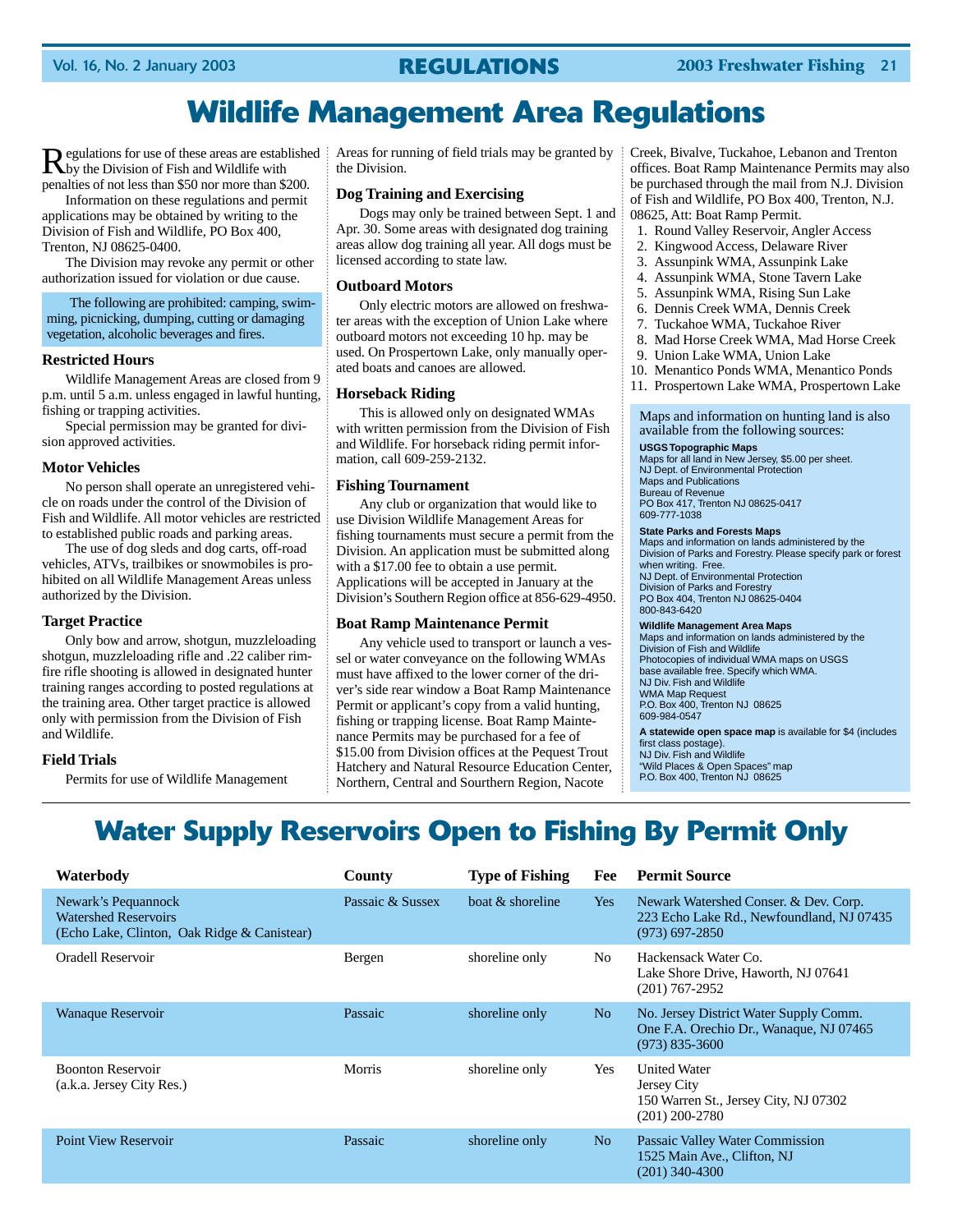## **New Jersey Going "Cat-Atomic"!**

"They'll explode on you!" Mark Schuetrum, describing the blasting runs of big channel catfish. How apropos, those words from a very recently retired military man whose specialty happened to be demolitions!

The take-no-prisoners Schuetrum had a channel catfish baptism-by-fire during stints at various bases dotting the southern states. The whiskered whiplash head-ons with Mason-Dixon channels in excess of 20-pounds dissolved his homeward-bound angler faith in trout and bass. He dived headlong into the Garden State's budding kitty culture.

"Before I joined the Service, I wasn't tuned to channel catfish at all in New Jersey," related Schuetrum, focusing on a herring-baited line trailing into the depths of Oxford Furnace Lake in Warren County, "They were sort of a novelty here. I got hooked on them down south. They hit like a bus, pulled like a derailed train and were great out of the deep fryer. Well, one afternoon after I was home, an old fishing buddy calls me and a couple of hours later we're trailing half-dead herring baits from a rental off of Nolan's Point on Lake Hopatcong. To make a long story short, we caught five channel cats up to what we figured was 10 pounds. It was great! He told me he converted to channels the year before when caught an eightpounder in the Delaware on a dart. Two days later, we caught about a dozen up to six pounds on chicken livers from Carnegie Lake down in Princeton. And I'm wondering to myself where all these nice channel cats are coming from. So I stopped at the Fisheries Laboratory in Lebanon to ask a few questions, and one of the biologists laid out the program. Then he gave me a list of the lakes and ponds that are being stocked with channels. I went cat-atomic!"

Schuetrum's attention was suddenly riveted

### **New Jersey Division of Fish and Wildlife**

*is grateful for the generous bequest dedicated to the*

**Hackettstown and Pequest Hatcheries**

*from the late* **Joseph E. Wisneski** *an avid fisherman who held the Division in high regard.*



Photo: Tom Pagliaroli

on the line slipping through the guides. He flipped the bail, let the monofilament tighten, and swept the rod sideward. All kitty-chaos broke loose! A grinding drag heard between the grunts…subsurface acrobatics that boiled topwater…a first, second, then third underwater sprint towards the town of Washington. Schuetrum thrust a half-closed fist where the line led into the roiling bankside boil, hoisting one-handed what appeared to be a log with whiskers. The writhing channel catfish, circle hook removed from its rubbery-but-raspy toothstudded lower lip, registered 13-point-something pounds on the pocket digital scale. It was posed, photographed and granted furlough into the algaetinted precincts. He responded to my silent-butgaping expression, "I still have a couple of bags of fillets and cat-bites in the freezer. No need to kill that fish." To be sure, the kitty Schuetrum released was indicative of what Garden State anglers can expect to jump-ugly with as the Division of Fish & Wildlife continues to expand its aggressive channel cat stocking program. The cats, liberated annually in public waters on a rotating basis, grow larger and become more ornery with the passing seasons. Yet they continue to languish in the popularity shadows of the largemouth bass, walleye, hybrid striper, northern pike and muskie. The redheaded stepchild of Garden State gamefish, if you will.

The truth being told, you are not going to find a more agreeable, and easy-to-reach quarry than the channel catfish. This bewhiskered overachiever can be met from Sussex to Cape May counties. It thrives in rivers, lakes, ponds and impoundments, rural to urban, and is even sodium-tolerant, evidenced by its aggressive presence in the mid-to-upper reaches of such tide-influenced flows as the Raritan, Tuckahoe and Egg

Harbor Rivers (Atlantic) and the Dividing, Cohansey and Rancocas creeks (Delaware Bay).

Among others, the channel catfish is easily distinguished from its bullhead and white kitty kin by its more streamlined profile, silvery-blue coloration, deeply forked tail and peppering of ebony spots from belly to tail. However, although the spots tend to fade to a black dot here and there, and the body color darkens, as the fish grows older and larger, the forked tail remains a constant to its identity.

There's no need to get fancy when pursuing channel catfish; basic-is-the-best as the saying goes. This translates to rod-reel-line-bait. A medium-action spinning rod (medium-heavy in tidal flows) coupled with a matching reel and fresh 12-17 pound test line will do the job. In still waters, these cats will generally congregate in the deeper holes and/or suspend along the lip of a drop-off. They'll also patrol channel edges and creek bottoms and move into the shallows as daylight fades. As conditions dictate, go with a basic slip sinker (bank-type, not egg, as the latter tends to roll and cause snags) or light split shot rig if the cats are prowling bottom, or a slip-bobber rig if they are suspended.

In the heavier currents of New Jersey's southern tidal venues, it may be necessary to employ two to five ounces of ballast to hold bottom. This is where the basic hi-lo saltwater rigs enter the litter box. These set-ups usually include either one or two hooks and an adjustable float, either chartreuse or fluorescent orange, above the metal. Distance from float to hook is predicated on the weight of the bait.

Live 'n fresh are the operative words when it comes to describing the most effective channel cat enticements. Forget the stink bait nonsense. Bullheads will suck silly on the dipped or cubed odiferous offerings, but said baits are very marginal channel exciters. Bear in mind that the highly predatory channel catfish is wont to chase and engulf the likes of line-tugging shiners, herring, other small fish and crayfish. It will also inhale live nightcrawlers, leeches, hellgrammites and giant mealworms. The channel kitty finds a meaty, slimy liver, fresh from the biddy, absolutely and positively irresistible, and a fat-oozing chunk of hot dog is begging for a cat attack!

South of the Trenton/Mystic Island demarcation, particularly along the Delaware Bay side, the menu expands to include cut bunker, shad chunks, 3-inch sections of eel, and live herring. Not to forget sliced chicken breast soaked in shedder crab oil. This weakfish-producing Godzilla also happens to be a catalyst for monster catches of wristbending channel catfish, especially along the reaches of the Commodore Barry Bridge.

From top-to-bottom, the ubiquitous channel catfish is in a league of its own in New Jersey's crowded gamefish field. Found most everywhere, eats almost anything, fights like crazy and fries-up nicely. It doesn't get any better than that!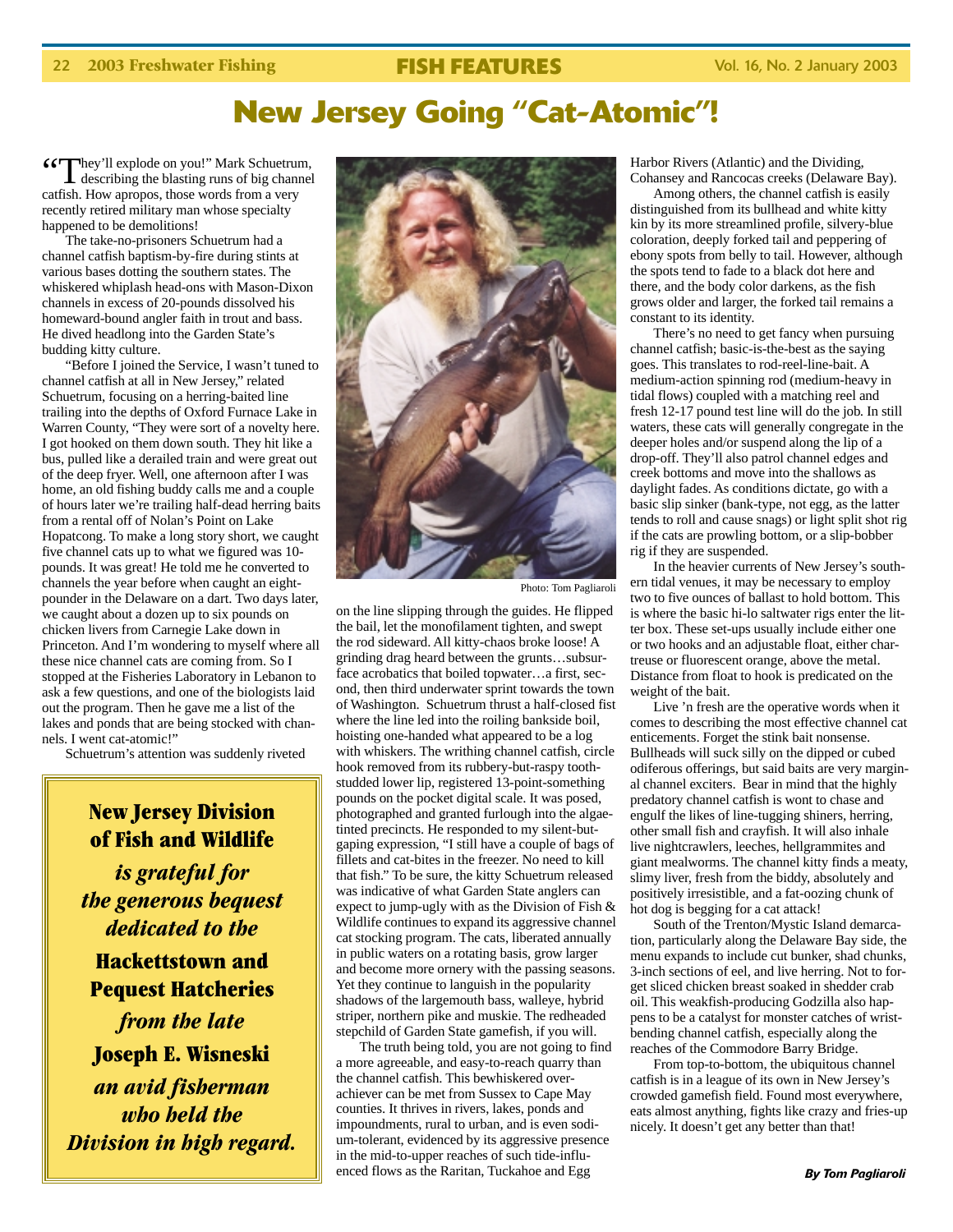### Vol. 16, No. 2 January 2003 **FISHERIES PROGRAMS 2003 Freshwater Fishing** 23

# **Winter Trout Stocked Lakes Fall Trout Stocking 2002**

| North Jersey (November 25-27, 2002) |           | South Jersey (January 2-3, 2003) |                   |  |
|-------------------------------------|-----------|----------------------------------|-------------------|--|
| Name                                | County    | Name                             | County            |  |
| Mill Pond                           | Bergen    | <b>Birch Grove Park Pond</b>     | Atlantic          |  |
| Verona Park Lake                    | Essex     | <b>Laurel Pond</b>               | <b>Burlington</b> |  |
| Woodcliff Lake                      | Hudson    | <b>Rowands Pond</b>              | Camden            |  |
| <b>Amwell Lake</b>                  | Hunterdon | <b>Shaws Mill Pond</b>           | Cumberland        |  |
| Hook's Creek Lake                   | Middlesex | <b>Mullica Hill Pond</b>         | Gloucester        |  |
| Mt. Hope Pond                       | Morris    | Spring Lake                      | Monmouth          |  |
| <b>Speedwell Lake</b>               | Morris    | <b>Topenemus Lake</b>            | Monmouth          |  |
| <b>Barbours Pond</b>                | Passaic   | Lake Shenandoah                  | Ocean             |  |
| <b>Shepherd Lake</b>                | Passaic   | <b>Riverview Beach Pond</b>      | Salem             |  |
| Lake Ocquittunk                     | Sussex    |                                  |                   |  |
| Lake Aeroflex                       | Sussex    |                                  |                   |  |
| Little Swartswood Lake              | Sussex    |                                  |                   |  |
| Silver Lake                         | Sussex    |                                  |                   |  |
| Lower Echo Lake                     | Union     |                                  |                   |  |
| <b>Furnace Lake</b>                 | Warren    |                                  |                   |  |



Photo: Pat Hamilton, NJ Division of Fish and Wildlife

#### ADVERTISEMENT

### **FISHERMEN'S SUPPLY Pt. Pleasant Beach, NJ**

Fishermen's Supply located at 69 Channel Drive in Pt. Pleasant NJ boasts the title as the *premier fishing tackle and marine supply store in New Jersey*. The fullystocked outfit has been run by the Stensland family for over 55 years, spanning three generations. To better service their customers, Brian Stensland, owner and operator, has recently taken the business to new, exciting and expansive heights. Fishermen's Supply has now relocated down the street to its innovatively convenient and user-friendly location, stationed on the bulkheads just inside the mouth of the

Manasquan Inlet. This is not your average bait shop. The fully-stocked showroom now offers inventory covering over 3,000 square feet spanning the spectrum of fishing tackle, boating needs, raingear, outdoor and casual clothing, nautical gifts, along with everything a fisherman may need including a full array of bait, ice, gas, and tackle. With convenient floating gas docks situated at the store, boaters can now pull in, fuel up, bait up, and be on their way in an instant. For more information, give Fishermen's Supply a call at 732-892-2058.

**Atlantic County** Hammonton Lake

**Bergen County** Ramapo R. Wanaque R.

**Burlington County** Crystal Lake Sylvan Lake

**Camden County** Oak Pond

**Cumberland County** Giampetro Park Pond Mary Elmer Lake Maurice R.

**Gloucester County** Grenloch Lake Greenwich Lake Iona Lake Swedesboro Lake

**Hunterdon County** Musconetcong R. Raritan R.

**Mercer County** Colonial Lake Rosedale Lake

**Middlesex County** Farrington Lake Roosevelt Park Pond **Monmouth County** Manasquan R.

> **Morris County** Black R. Raritan R. Rockaway R.

**Ocean County** Metedeconk R. Toms River

**Passaic County** Wanaque R.

**Salem County** Schadlers Sand Wash Pond

> **Somerset County** Raritan R.

**Sussex County** Big Flat Brook Paulinskill R. Pequest R. Wallkill R.

**Warren County** Paulinskill R. Pequest R. Pohatcong R. Musconetcong R.

**All waterbodies listed were stocked in Oct. 2002.**

### **SEA RUN BROWN TROUT**



The New Jersey Division of Fish and Wildlife has stocked brown trout in the lower Manasquan River. Anglers are asked to report all catches of brown trout that exhibit characteristics of a sea run. These fish tend to develop a more silvery coloration, masking most of the body spots, after an extended time in salt water.

The future of this program depends on these fish being caught and reported.

**Call Pequest State Fish Hatchery 908-637-4173 or Lebanon Fisheries Laboratory 908-236-2118**

**WE NEED YOUR COOPERATION**

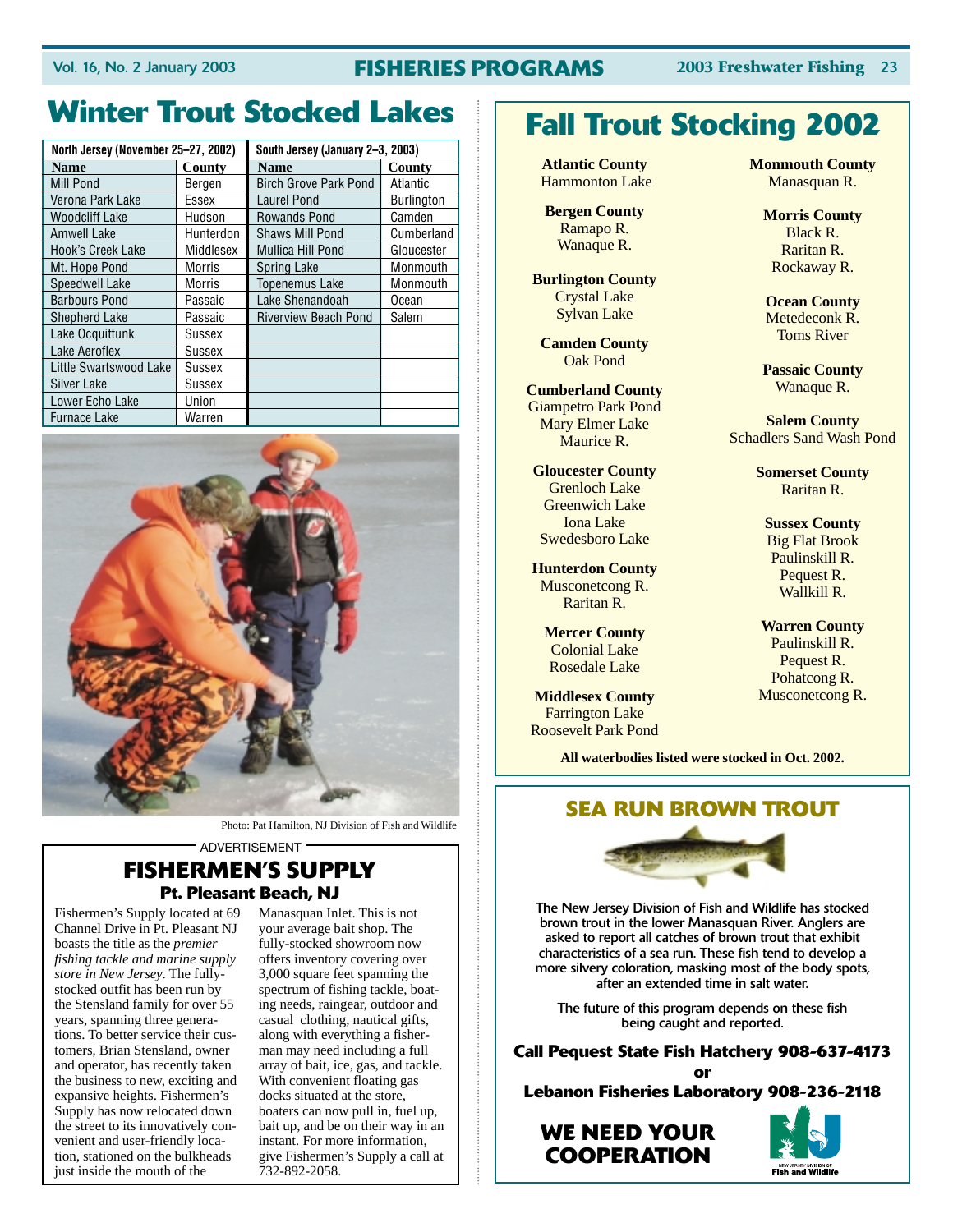### 24 **2003 Freshwater Fishing FISHERIES PROGRAMS** Vol. 16, No. 2 January 2003

### **Wild Places & Open Spaces**



Photo: NJ Division of Fish and Wildlife

The New Jersey Department of Environmental Protection, Division of Fish and Wildlife offers the publication *Wild Places & Open Spaces—A Wildlife Enthusiasts Guide to Finding and Using Public Open Space in the Garden State.* The publication, designed similar to a road map, offers the outdoors-person a wealth of information on locating and exploring New Jersey's open spaces in a compact and easyto-read format.

Originally developed as an updated version of the familiar Guide to Wildlife Management Areas, the publication not only contains valuable information on Division Wildlife Management Areas and the variety of wildlife present, but includes state parks, forests and much more! Showcasing a full-color map of New Jersey, more than 700,000 acres of public open space are highlighted with an accompanying wildlife activity grid.

Order yours today by using the form below.

| Send check or money order made payable to:                                         |                                                              |  |  |
|------------------------------------------------------------------------------------|--------------------------------------------------------------|--|--|
| New Jersey Department of Environmental Protection<br>Division of Fish and Wildlife |                                                              |  |  |
| Wild Places Map<br>P.O. Box 400                                                    |                                                              |  |  |
| Trenton, NJ 08625-0400                                                             |                                                              |  |  |
|                                                                                    |                                                              |  |  |
|                                                                                    |                                                              |  |  |
|                                                                                    |                                                              |  |  |
|                                                                                    |                                                              |  |  |
|                                                                                    |                                                              |  |  |
|                                                                                    | State ___________________________ Zip Code _________________ |  |  |
| Quantity Ordered _______________<br>(price per map: \$4 includes shipping)         |                                                              |  |  |
| Total Enclosed \$ ________________                                                 |                                                              |  |  |



# **Sportfish Restoration Program**

**Y** ou probably don't have to be told what *fishing* means to you. You know how much you value time spent in the great outdoors, time with family and friends on the water, the thrill of battling a trophy.

But, you may not realize how much *you* mean to fishing. You see, your dollars go directly to help make fishing and boating better in the United States. Without the support of anglers and boaters, there would be a lot less opportunity to enjoy these activities.

And it's as simple as filling your boat with gas, buying your child a new rod, or stocking up on lures before your next trip. You support the Sport Fish Restoration Program through the tax you pay on recreational fishing equipment and boat fuel. Simply by purchasing the things you need for fishing, you are contributing to a partnership which has created one of the most successful conservation programs in the world; a program which has restored fisheries, improved habitat and created fishing and boating access.

Manufacturers pay the tax on the equipment before you purchase it, so you may not have realized your important role in these programs. The bottom line is, every time you buy fishing tackle or boating equipment, you are—in essence—improving fishing and boating.

These are some of the past and present projects funded by the Sport Fish Restoration Program related to freshwater fisheries in New Jersey:

- monitoring the status and population of anadromous river herring throughout New Jersey streams
- fish population surveys of dozens of lakes and preparation of fisheries management plans for those lakes
- evaluations of the introduction of alternative warm/cool water species i.e., hybrid striped bass, northern pike, tiger muskie, walleye and channel catfish
- surveys of streams and lakes to determine their trout classification for inclusion in, and protection under, the state's Surface Water Quality Standards
- aquatic education programs, including the AquaticWild Project
- better fishing access with the construction of numerous boat launching facilities such as Union Lake, Menantico Ponds, Tuckahoe Wildlife Management Area
- monitoring fish health in wild and hatchery-reared fish
- annual adult American shad population estimate, using sophisticated hydroacoustic technology, and juvenile shad out-migration index in the Delaware River
- development and implementation of a stream and lake fish habitat improvement program
- investigation of wild brook trout genetics to ascertain if heritage populations inhabit New Jersey streams
- nutrient and plankton study on Round Valley Reservoir to aid in the management of the trophy trout fishery

New Jersey anglers can be proud of the contribution they make to the enhancement and conservation of both our own and the nation's sportfish populations.

*For more information go to the U.S. Fish and Wildlife Service's Federal Aid in Sportfish Restoration page at: http://fa.r9.fws.gov/sfr/fasfr.html#A.*